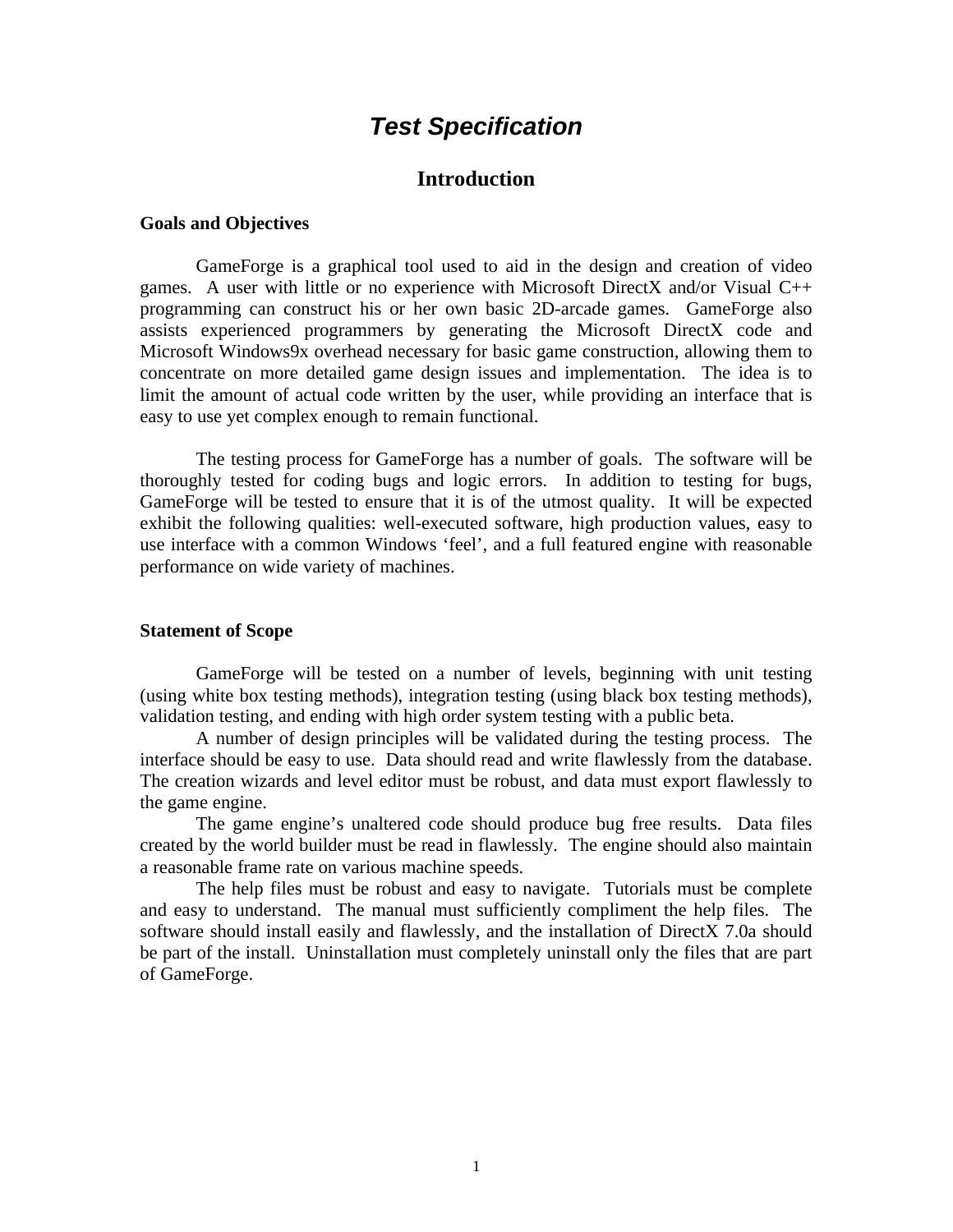### **Major Constraints**

GameForge has a drop-dead delivery date of 4/17/00.

The minimum system requirements to run the software must adhere to the following specifications:

- $\blacksquare$  200 MHz CPU,
- ß 32 MB RAM
- 4 MB Video Card

Testing will only occur on systems with Windows 98, DirectX 7.0a (with the DirectX SDK), and Microsoft VC++. Systems with other software configurations will not be tested.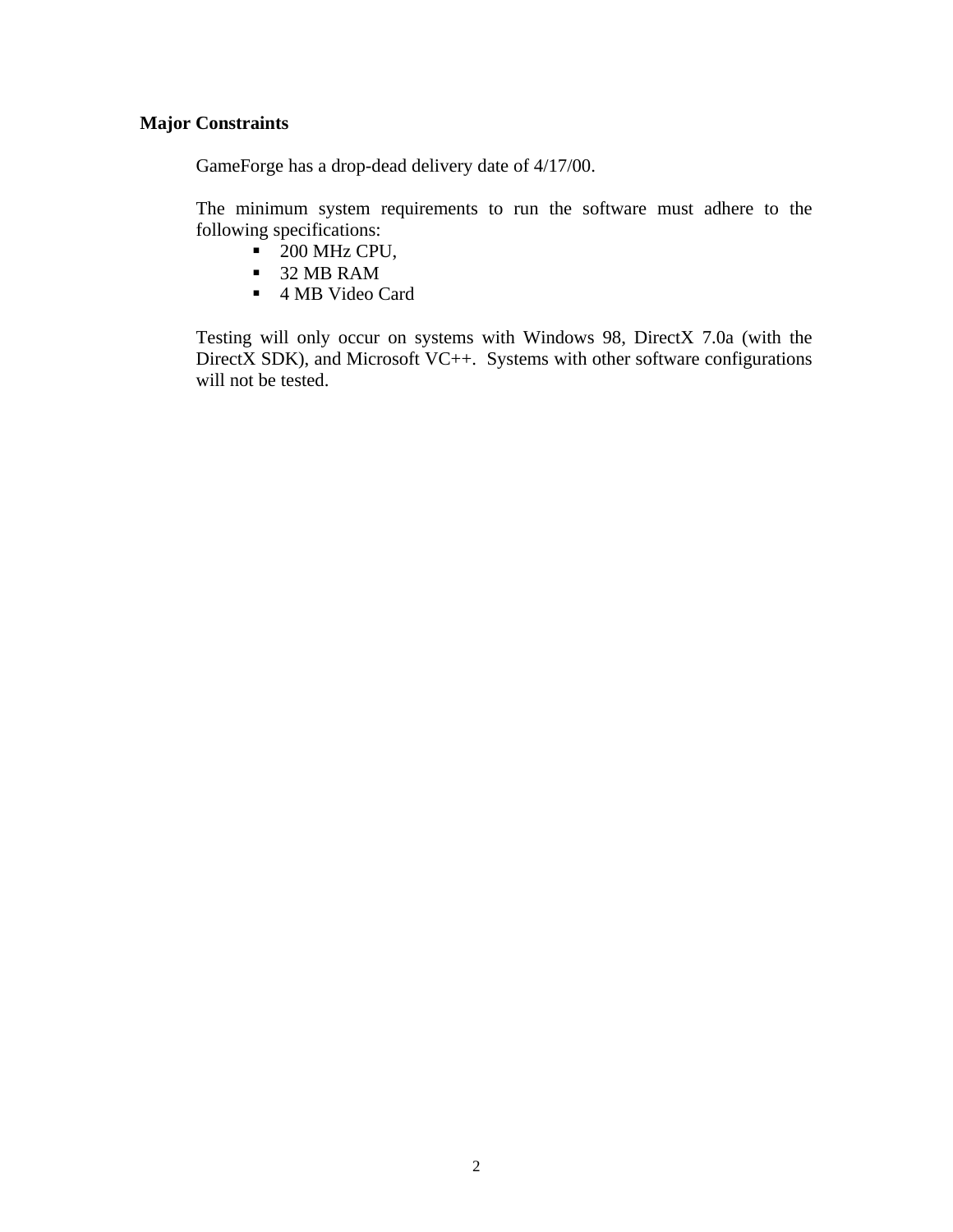### **Test Plan**

### **Software (SCIs) to be Tested**

*Interface Components to be Tested*

- $\bullet$  Level editor
- New World Wizard
- New Sprite Wizard
- Database Read/Write
- $\bullet$  File exporter

### *Engine Components to be Tested*

- $\bullet$  Object Handler / Engine Core
- $\bullet$  Data Loaders
- $\bullet$  Draw Handler
- $\bullet$  Sound Handler
- $\bullet$  Input Handler
- $\triangleleft$  Text Handler
- $\bullet$  Logic Handler

### *Help Components to be Tested*

- $\leftarrow$  Help Files Search
- $\leftarrow$  Tutorials

### *Installation Components to be Tested*

- $\bullet$  Software Install Process
- $\bullet$  Software Uninstall Process

### **Testing Strategy**

### *Unit Testing*

All unit testing will be done in White Box fashion. Testing will be conducted using Basis Path testing methods, because of its simplicity and high effectiveness. Loop testing will also be conducted to compliment the Basis Path testing.

Individual engine components (Draw Handler, Sound Handler, etc.) will be tested separately. Due to the GameForge engine's modular design, there is no need for test beds. All components can be tested through the Object Handler. The following engine components will be unit tested:

- Object Handler / Engine Core
- Draw Handler
- Sound Handler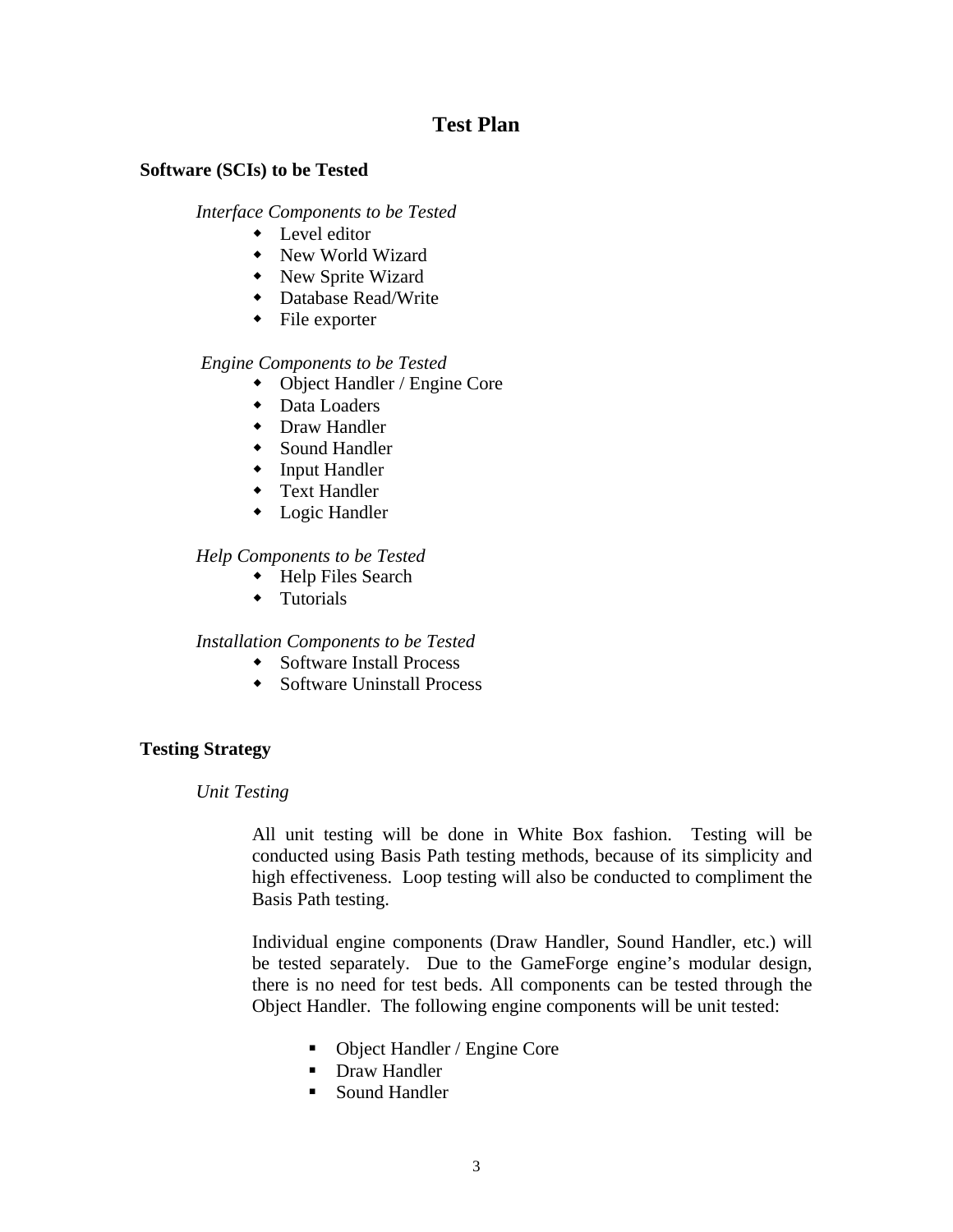- **Input Handler**
- Text Handler
- Logic Handler
- Data Loaders

The interface will be unit tested in five parts:

- $\blacksquare$  Level editor
- New World Wizard
- New Sprite Wizard
- Database Read/Write
- $\blacksquare$  File exporter

### *Integration Testing*

Because GameForge has a highly modular design, top-down and bottomup integration will occur simultaneously. However, the system will be integrated incrementally, to control the amount of bugs that need to be fixed at any given time. The engine will be integrated in the following order: draw handling, input handling, sound handling, logic handling. Tests will be conducted in a black box fashion.

### *Validation Testing*

Combined engine components will be tested as a whole. To maintain maximum control over the testing criteria, all data files will be made specifically for testing purposes. The level builder will be tested to ensure proper communication between the interface and the database. Testing will be done in a black box fashion.

GameForge will be closely examined to ensure conformity with the System Requirements Specification. Noted criteria being examined are: ease of use and Principle of Least Astonishment regarding the interface, as well as a reasonable performance level, understandable code, and sufficient AI routines for the engine.

### *High-Order Testing*

The High-Order testing will be performed on the complete, integrated system. "In-house" beta testing will take place at this time and PA Software staff members will attempt to construct fully functional games using GameForge. The software will be stress tested and performance tested.

Parties outside PA Software will be asked to help with the final testing phase: public beta testing. Each beta tester will be given a copy of the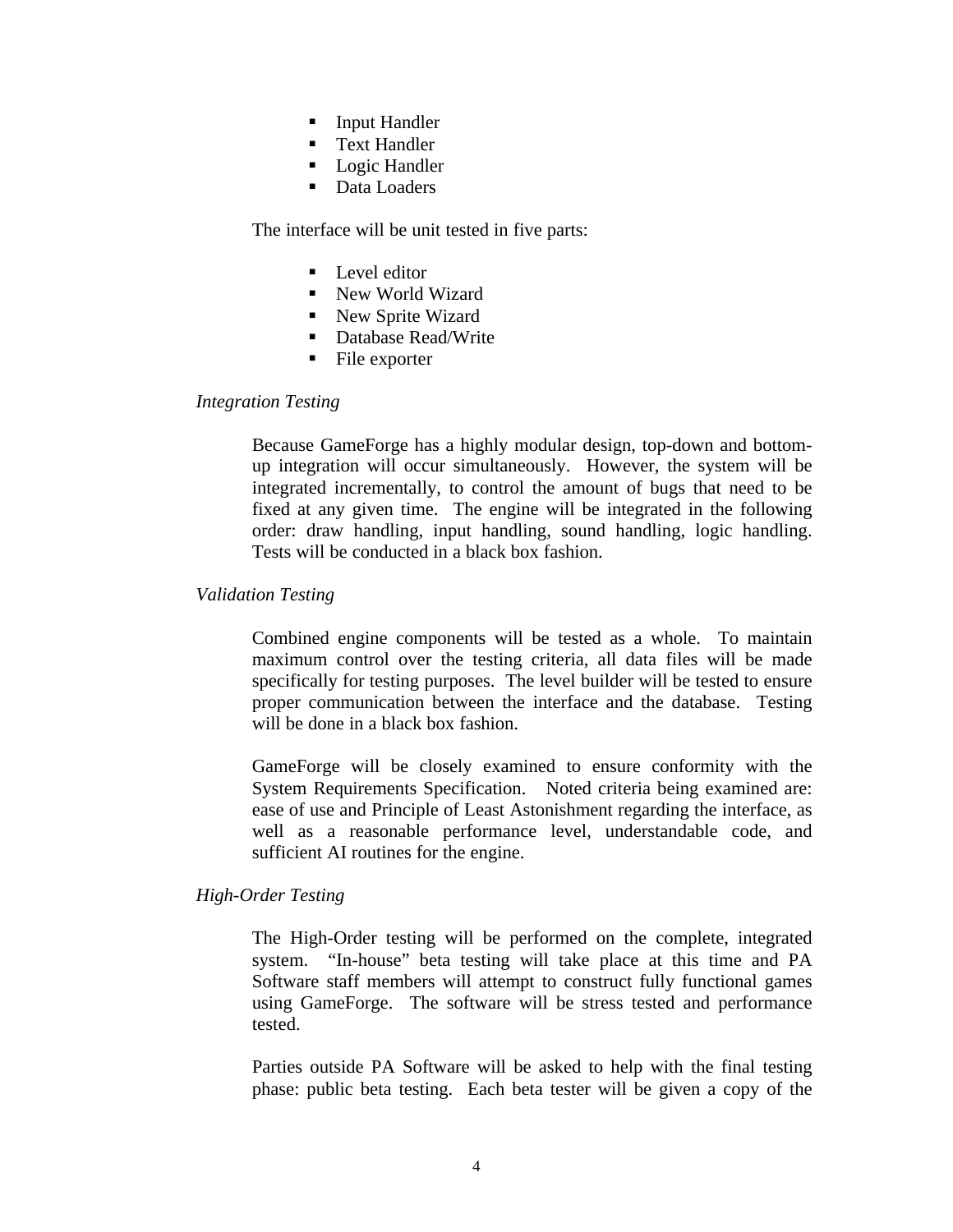software, and the preliminary help files (these will not be completed until immediately prior to GameForge's final build.) Beta testers will be expected to submit bug reports and any opinions they may have concerning the software (especially the interface layout.)

### **Testing Resources and Staffing**

#### *Resources*

No special resources are required beyond those already needed for development.

#### *Staffing*

Test Team Leader – Jonathan Schmoll Unit Testing Coordinator – Ken Nelson Integration Testing Coordinator – Matthew Forster System Testing Coordinator – Bill Lord Beta Testing Coordinator – Jonathan Schmoll

#### **Test Work Products**

#### *Frame Rate Counter*

In order to monitor the number of frames the engine is capable of producing per second, an additional piece of software was developed. The frame rate counter is a valuable tool in determining system performance.

### **Test Record Keeping**

Microsoft Excel will be used to evaluate immediate test results. After the results have been evaluated, they will be submitted to a Microsoft Access database for storage.

A test log is kept to monitor the tests that have been applied. An error, or 'bug' log is kept to monitor any problems that have arisen during testing. Also, a beta tester report form exists to aid beta testers in organizing their communication with PA Software. Examples of these forms can be found under the "Test Record Keeping and Test Log" heading later in the document.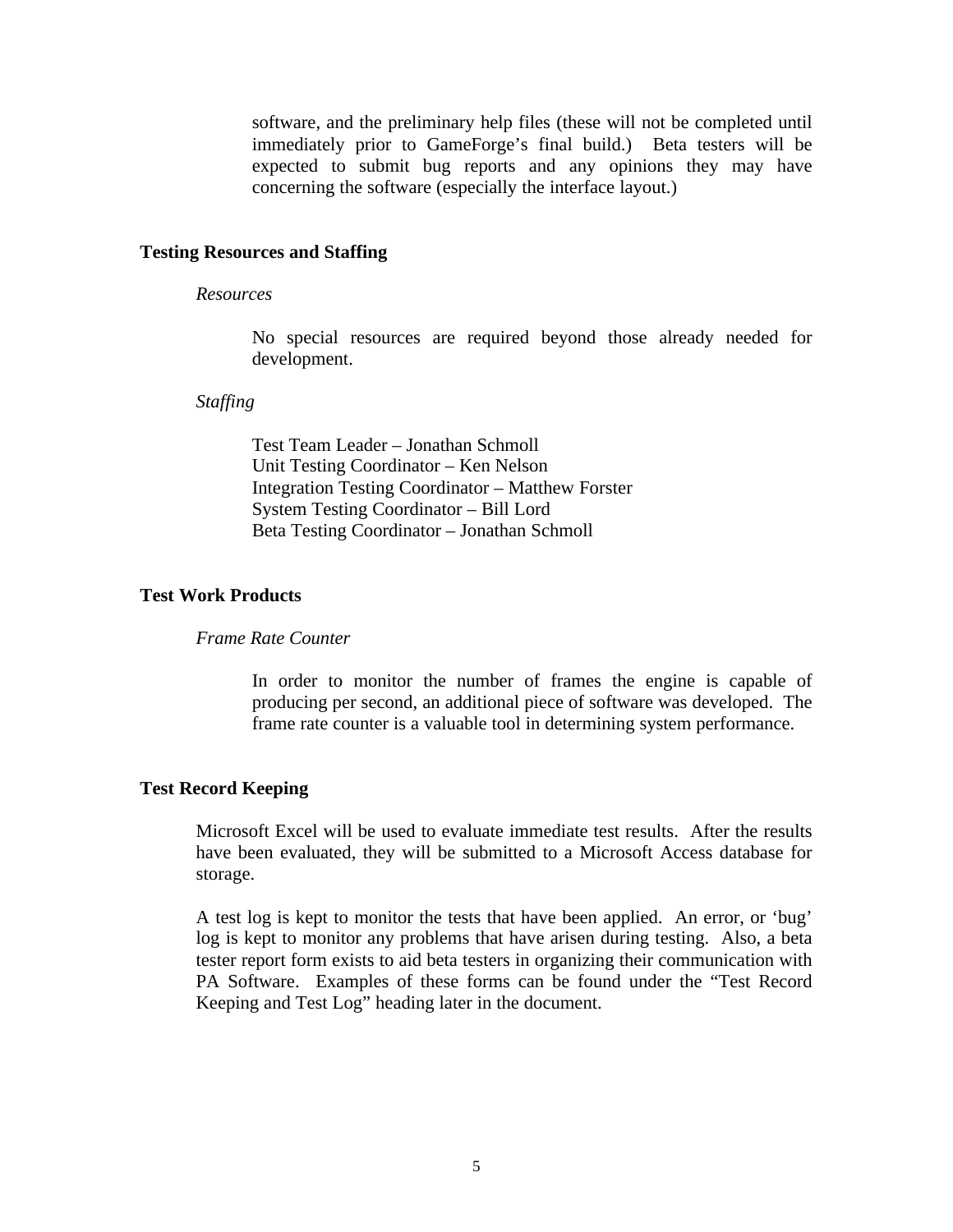### **Test Metrics**

*Function Point:* this metric will be used when calculating statistics pertaining to the complete testing process.

*Bang Metric:* this metric will be used to provide an indication of the number of test cases required.

*Cyclomatic Complexity:* this metric will be used to target modules as candidates for extensive unit testing. Modules with high cyclomatic complexity are likely to be more error-prone.

*Breadth of Testing:* this metric provides an indication of testing completeness.

*Depth of Testing:* this metric provides a measure of the percentage of independent basis paths covered by the testing versus the total number of basis paths in the program.

*Fault Profiles:* this metric is used to prioritize and categorize uncovered errors.

*Frames per second:* this metric is used to gauge the performance of the game engine.

### **Testing Tools and Environment**

Microsoft Visual Basic and Visual C++ are used as testing tools as well as the testing environment. Test data files will be constructed for unit and integration testing. A Frame Rate Counter is also used in determining program performance. There are no other special tools or hardware.

### **Test Schedule**

|                               | 19-Mar |                                                                                  | 26-Mar |  |  | 2-Apr |  |  | 9-Apr |  |  |  | 16-Apr |  |  |  |  |  |  |  |  |  |  |
|-------------------------------|--------|----------------------------------------------------------------------------------|--------|--|--|-------|--|--|-------|--|--|--|--------|--|--|--|--|--|--|--|--|--|--|
|                               |        | s m t  w r f  s  s m t  w r f  s  s m t  w r f  s  s m t  w r f  s  s m t  w r f |        |  |  |       |  |  |       |  |  |  |        |  |  |  |  |  |  |  |  |  |  |
| <b>Testing Task Breakdown</b> |        |                                                                                  |        |  |  |       |  |  |       |  |  |  |        |  |  |  |  |  |  |  |  |  |  |
| Unit testing                  |        |                                                                                  |        |  |  |       |  |  |       |  |  |  |        |  |  |  |  |  |  |  |  |  |  |
| Integration testing           |        |                                                                                  |        |  |  |       |  |  |       |  |  |  |        |  |  |  |  |  |  |  |  |  |  |
| Validation testing            |        |                                                                                  |        |  |  |       |  |  |       |  |  |  |        |  |  |  |  |  |  |  |  |  |  |
| Performance testing           |        |                                                                                  |        |  |  |       |  |  |       |  |  |  |        |  |  |  |  |  |  |  |  |  |  |
| In-house Alpha testing        |        |                                                                                  |        |  |  |       |  |  |       |  |  |  |        |  |  |  |  |  |  |  |  |  |  |
| Outside beta testing          |        |                                                                                  |        |  |  |       |  |  |       |  |  |  |        |  |  |  |  |  |  |  |  |  |  |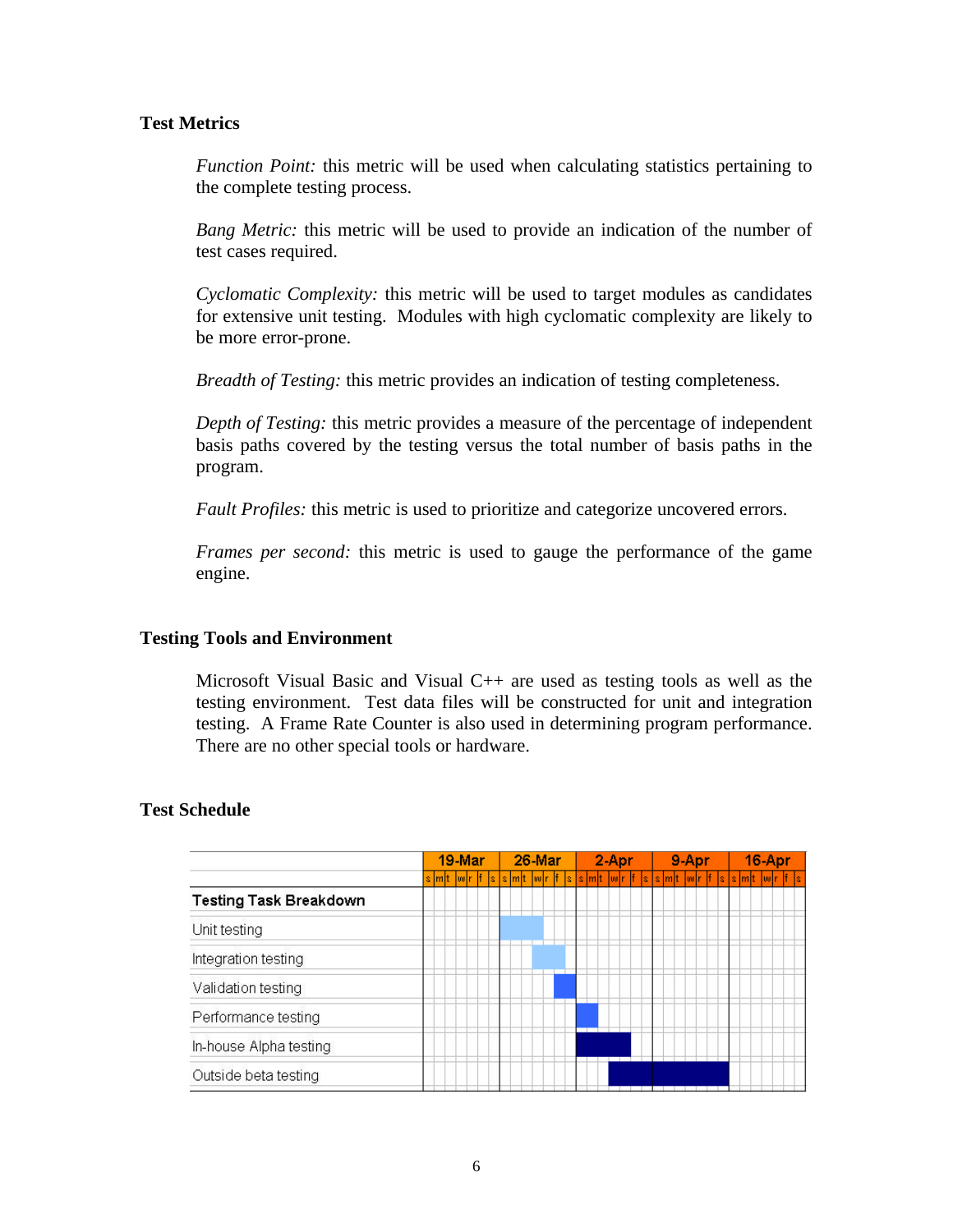### **Test Procedure**

### **Software (SCIs) to be Tested**

*Interface Components to be Tested*

- $\bullet$  Level editor
- New World Wizard
- New Sprite Wizard
- Database Read/Write
- $\leftarrow$  File exporter

### *Engine Components to be Tested*

- $\bullet$  Object Handler / Engine Core
- $\bullet$  Data Loaders
- $\bullet$  Draw Handler
- $\bullet$  Sound Handler
- $\bullet$  Input Handler
- $\bullet$  Text Handler
- $\bullet$  Logic Handler

### *Help Components to be Tested*

- $\leftarrow$  Help Files Search
- $\leftarrow$  Tutorials

### *Installation Components to be Tested*

- $\bullet$  Software Install Process
- $\bullet$  Software Uninstall Process

### **Testing Procedure**

*Unit Test Cases (Interface)*

### Testing Procedure for Component: *Interface Level Editor*

The level editor will be tested in a white box fashion. Preconstructed sprites will be loaded into the level and all editor functions will be tested.

Stubs and/or Drivers for Component: *Interface Level Editor*

 $\bullet$  None.

Test Cases for Component: *Interface Level Editor*

- Pre-constructed sprites will be loaded into the tree-view control and then placed into the level editor.
- Views will be rotated between sprites, backgrounds, and collision areas using the 'view layer' command.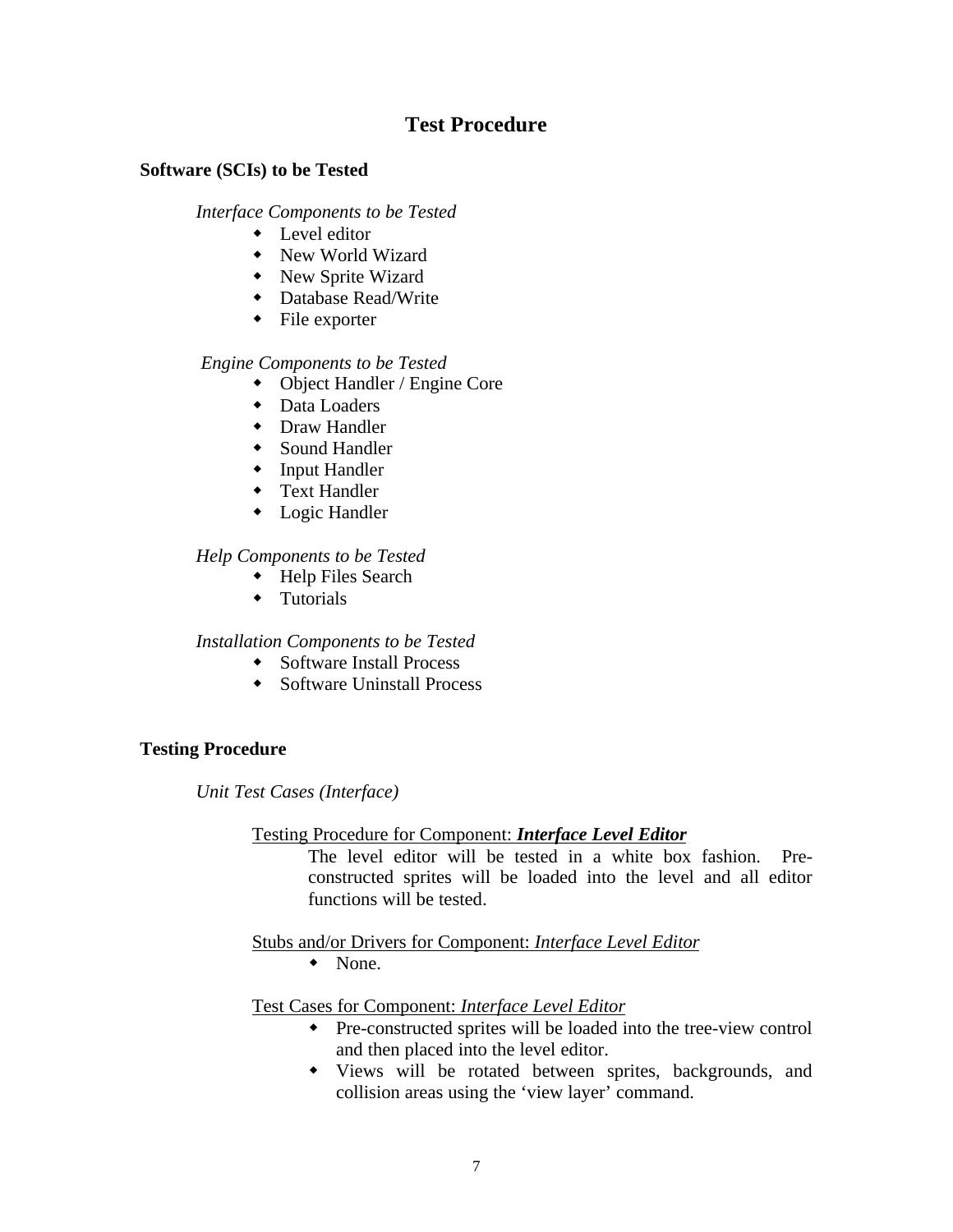- The property view of loaded sprites will be checked using the right-click menu.
- $\bullet$  The mini-map will be used to quickly access various sections of a level.

### Purpose of Tests for Component: *Interface Level Editor*

The purpose of these tests is to ensure correct operation of all controls in the interface, as well as verifying proper placement of backgrounds, sprites, and collision areas.

Expected Results for Component: *Interface Level Editor* The interface is expected to perform within design specifications.

### Testing Procedure for Component: *New World Wizard*

The New World wizard will be tested in a white box fashion. The wizard will be stepped through and all functions will be tested.

### Stubs and/or Drivers for Component: *New World Wizard*

 $\bullet$  None.

### Test Cases for Component: *New World Wizard*

• The wizard will be stepped through and all controls will be tested.

### Purpose of Tests for Component: *New World Wizard*

The purpose of these tests is to ensure correct operation of all controls in the wizard.

Expected Results for Component: *New World Wizard* The interface is expected to perform within design specifications.

### Testing Procedure for Component: *New Sprite Wizard*

The New Sprite wizard will be tested in a white box fashion. The wizard will be stepped through and all functions will be tested.

### Stubs and/or Drivers for Component: *New Sprite Wizard*

 $\bullet$  None.

### Test Cases for Component: *New Sprite Wizard*

- Various data configurations will be entered into the attribute pages of the wizards to test for impossible combinations that are still allowed.
- Sprite animations will be created from test bitmaps.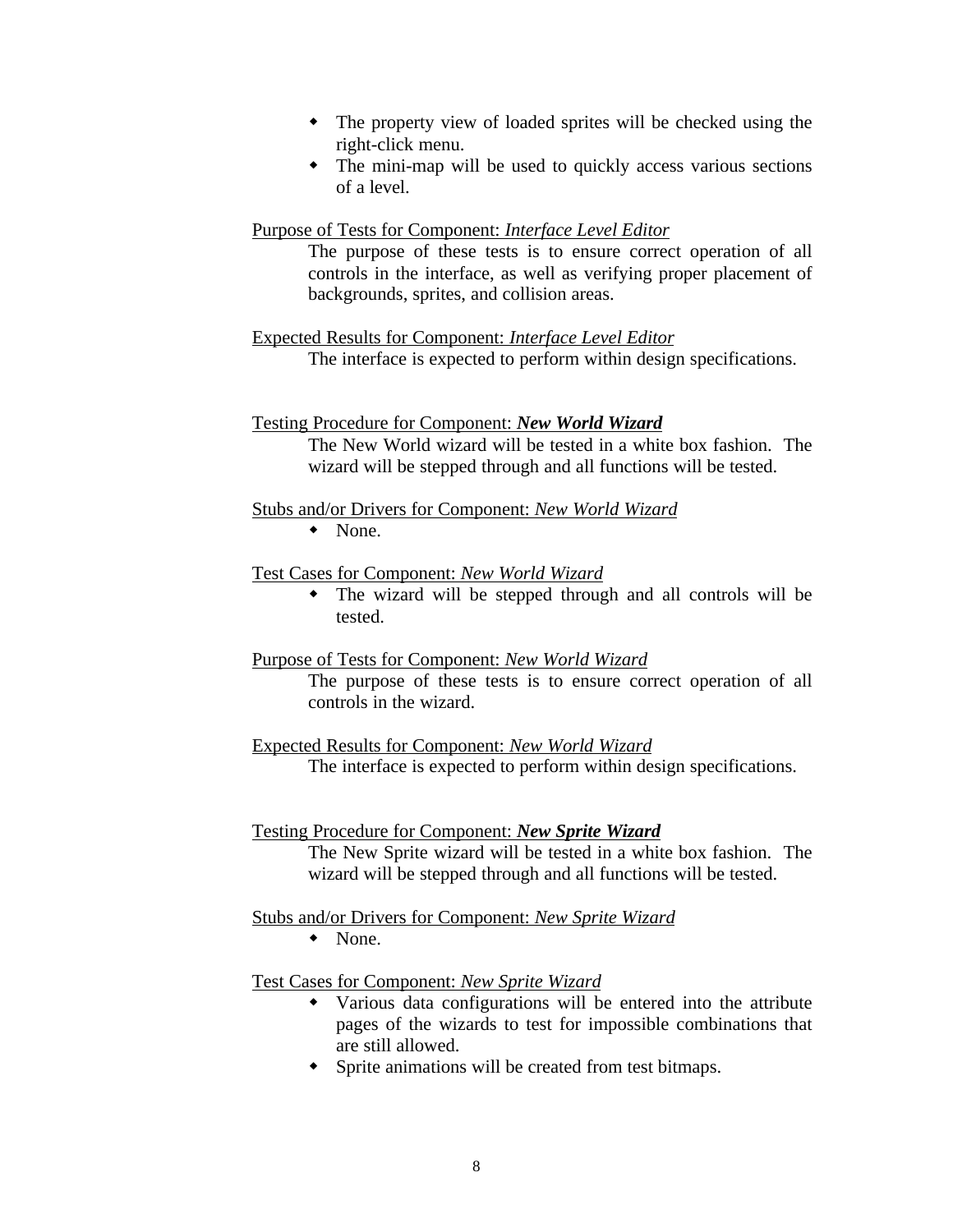#### Purpose of Tests for Component: *New Sprite Wizard*

The purpose of these tests is to ensure correct operation of all controls in the wizard, and the proper creation of sprite objects.

#### Expected Results for Component: *New Sprite Wizard*

The interface is expected to perform within design specifications.

### Testing Procedure for Component: *Database Read / Write*

The database will be tested in a white box fashion. A sample database will be loaded into the database.

#### Stubs and/or Drivers for Component: *Database Read / Write*

 $\bullet$  None.

#### Test Cases for Component: *Database Read / Write*

- An attempt will be made to load the data into the tree view.
- w Sprites placed in the level editor will be verified with the corresponding data in the database.

### Purpose of Tests for Component: *Database Read / Write*

The purpose of these tests is to ensure correct read and write operations made by the database.

### Expected Results for Component: *Database Read / Write*

The database is expected to perform within design specifications.

### Testing Procedure for Component: *File Exporter*

The file exporter will be tested in a white box fashion. A completed database will be exported to data files. Data format will be examined.

#### Stubs and/or Drivers for Component: *File Exporter*

 $\bullet$  None.

#### Test Cases for Component: *File Exporter*

- A completed database will be exported to data files.
- $\bullet$  A working engine prototype will be tested with these files.

### Purpose of Tests for Component: *File Exporter*

The purpose of these tests is to ensure correct data output by the database.

#### Expected Results for Component: *File Exporter*

The database is expected to perform within design specifications.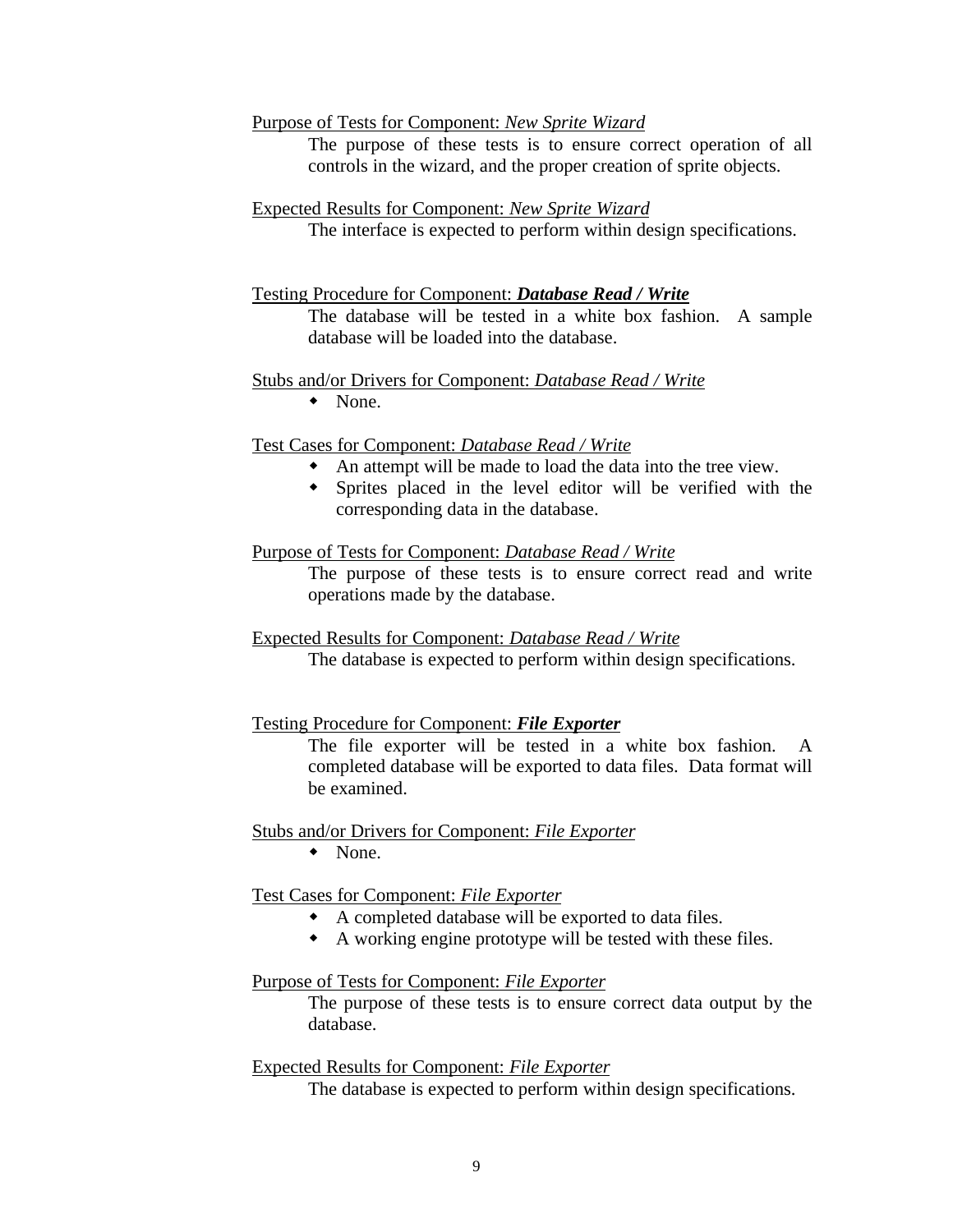### Testing Procedure for Component: *Object Handler / Engine Core*

The Object Handler will be tested in a white box fashion. It will be tested with various forms of data to determine data flow through the software architecture (data must be passed into the proper components.)

Stubs and/or Drivers for Component: *Object Handler / Engine Core*

• The required Windows code is used as a test bed.

### Test Cases for Component: *Object Handler / Engine Core*

• Test data will be pushed through the Object Handler.

## Purpose of Tests for Component: *Object Handler / Engine Core*

The purpose of these tests is to ensure correct data flow through the system.

Expected Results for Component: *Object Handler / Engine Core* The component is expected to perform within design specifications.

### Testing Procedure for Component: *Data Loader*

The Data Loader will be tested in a white box fashion. It will be read in various test data files and pass them to the Object Handlerto determine data flow through the software architecture.

### Stubs and/or Drivers for Component: *Data Loader*

• The Object Handler is used as a test bed.

### Test Cases for Component: *Data Loader*

• Test data will be pushed through the Object Handler.

### Purpose of Tests for Component: *Data Loader*

The purpose of these tests is to ensure correct data flow through the system.

### Expected Results for Component: *Data Loader*

The component is expected to perform within design specifications.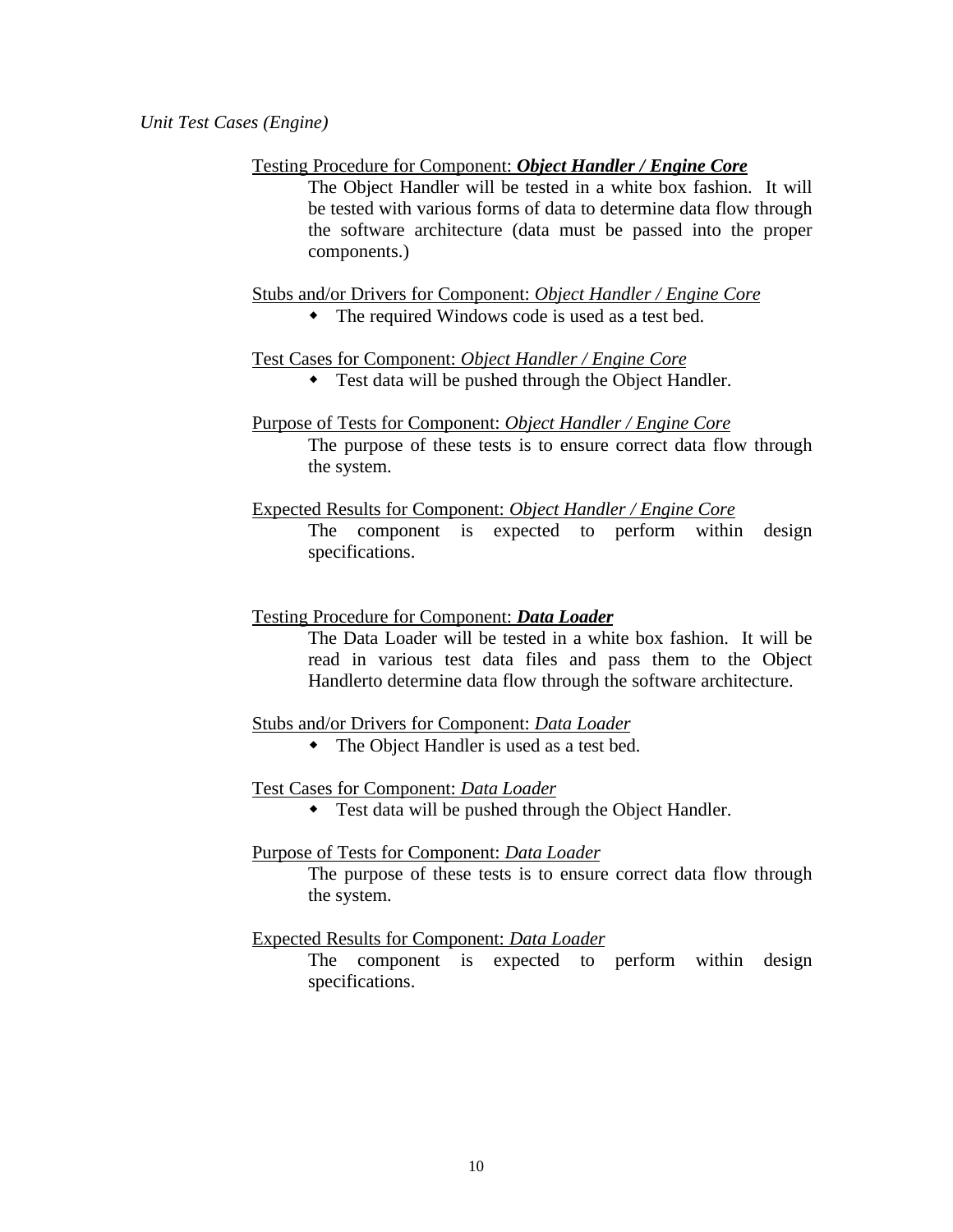### Testing Procedure for Component: *Draw Handler*

The Draw Handler will be tested in a white box fashion. It will receive data from the Object Handler, and will be examined while executing the received commands. Surfaces must be created and destroyed properly.

### Stubs and/or Drivers for Component: *Draw Handler*

- The Object Handler is used as a test bed.
- The Data Loader is used to parse information from the data files into the Object Handler.

### Test Cases for Component: *Draw Handler*

- Surfaces will be created and blitted to the screen using the Draw Handler.
- $\bullet$  Surfaces will be moved and scaled.

### Purpose of Tests for Component: *Draw Handler*

The purpose of these tests is to ensure proper drawing of sprites.

### Expected Results for Component: *Draw Handler*

The component is expected to perform within design specifications.

### Testing Procedure for Component: *Sound Handler*

The Sound Handler will be tested in a white box fashion. It will receive data from the Object Handler, and will be examined while executing the received commands. Buffers must be created and destroyed properly.

### Stubs and/or Drivers for Component: *Sound Handler*

- The Object Handler is used as a test bed.
- The Data Loader is used to parse information from the data files into the Object Handler.

### Test Cases for Component: *Sound Handler*

- Sound Buffers will be created and played using the Sound Handler.
- Sounds will be stopped during play and looped for continuous play.

### Purpose of Tests for Component: *Sound Handler*

The purpose of these tests is to ensure proper playing of sounds.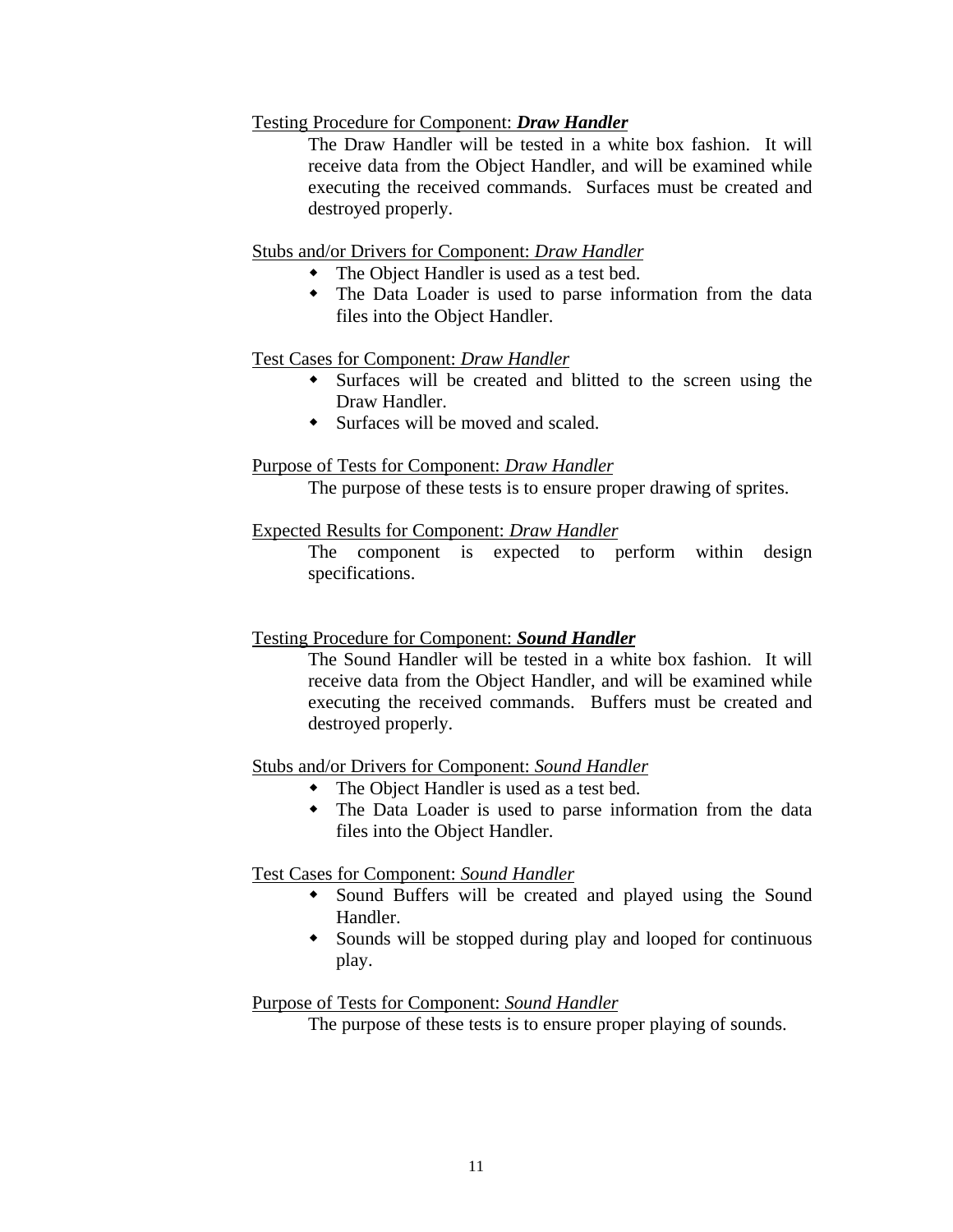Expected Results for Component: *Sound Handler*

The component is expected to perform within design specifications.

### Testing Procedure for Component: *Input Handler*

The Input Handler will be tested in a white box fashion. It will receive data from the Object Handler, and will be examined while executing the received commands. Input devices must function properly

### Stubs and/or Drivers for Component: *Input Handler*

- The Object Handler is used as a test bed.
- The Data Loader is used to parse information from the data files into the Object Handler.

### Test Cases for Component: *Input Handler*

• Sprites will be controlled using the keyboard, mouse, and a joystick.

### Purpose of Tests for Component: *Input Handler*

The purpose of these tests is to ensure proper player control.

### Expected Results for Component: *Input Handler*

The component is expected to perform within design specifications.

### Testing Procedure for Component: *Text Handler*

The Text Handler will be tested in a white box fashion. It will receive data from the Object Handler, and will be examined while executing the received commands. Text must be displayed properly.

### Stubs and/or Drivers for Component: *Text Handler*

- The Object Handler is used as a test bed.
- The Data Loader is used to parse information from the data files into the Object Handler.

### Test Cases for Component: *Text Handler*

 $\bullet$  Various text will be displayed to the screen.

### Purpose of Tests for Component: *Text Handler*

The purpose of these tests is to ensure proper displaying of text.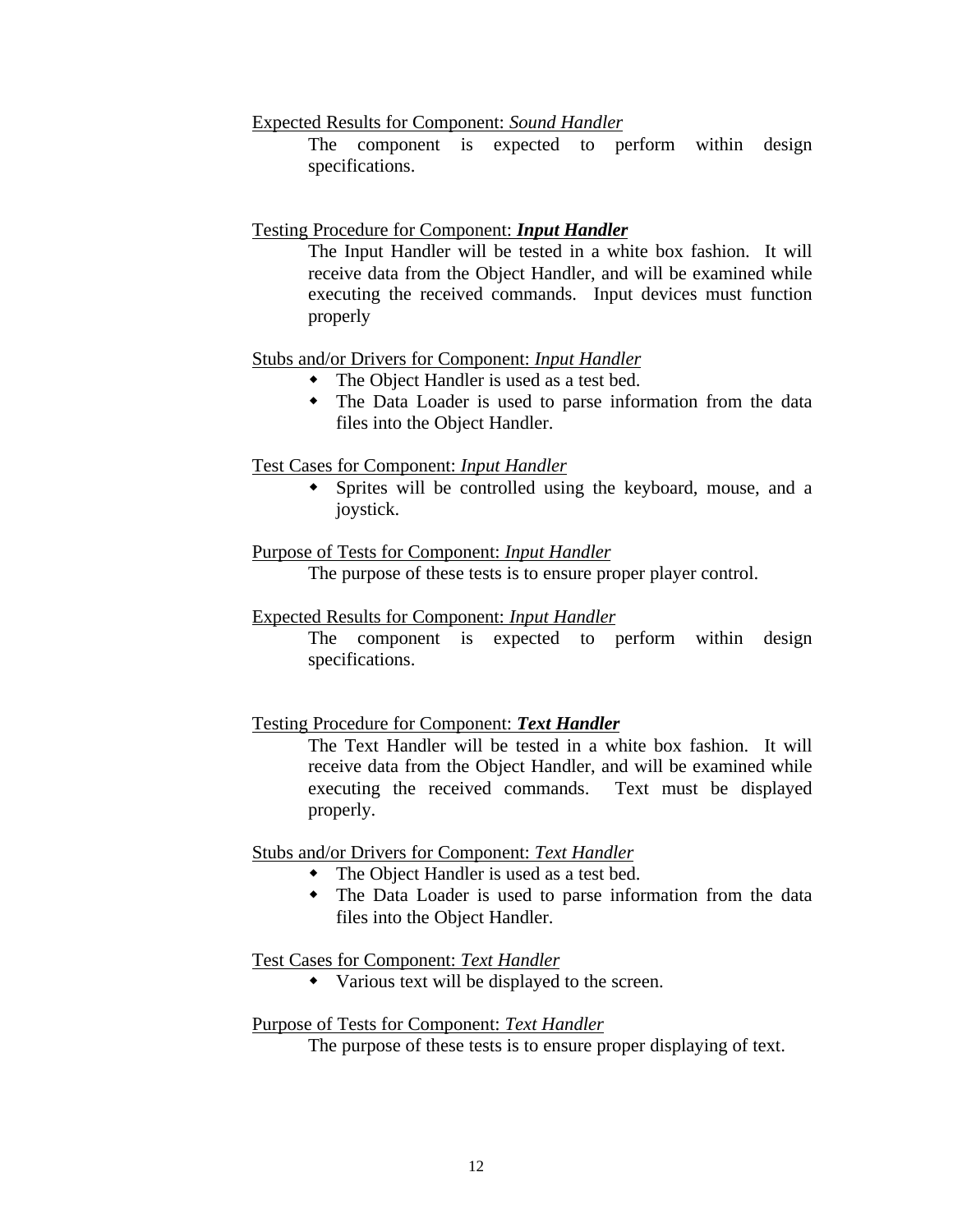Expected Results for Component: *Text Handler*

The component is expected to perform within design specifications.

### Testing Procedure for Component: *Logic Handler*

The Logic Handler will be tested in a white box fashion. It will receive data from the Object Handler, and will be examined while executing the received commands. All game logic must function properly.

### Stubs and/or Drivers for Component: *Logic Handler*

- The Object Handler is used as a test bed.
- The Data Loader is used to parse information from the data files into the Object Handler.

### Test Cases for Component: *Logic Handler*

- $\bullet$  Enemies will be attributed with various AI routines.
- Various combinations of world attributes will be set (gravity, friction, etc.)

### Purpose of Tests for Component: *Logic Handler*

The purpose of these tests is to ensure proper functionality of game logic.

### Expected Results for Component: *Logic Handler*

The component is expected to perform within design specifications.

*Unit Test Cases (Help / Tutorials)*

### Testing Procedure for Component: *Help File Search*

The Help File Search will be tested in a white box fashion. The help file search engine will be tested for completeness and functionality.

### Stubs and/or Drivers for Component: *Help File Search*

 $\bullet$  None.

### Test Cases for Component: *Help File Search*

 $\bullet$  The help data will be search for various pieces of information.

### Purpose of Tests for Component: *Help File Search*

The purpose of these tests is to ensure robust and functional searching of help information.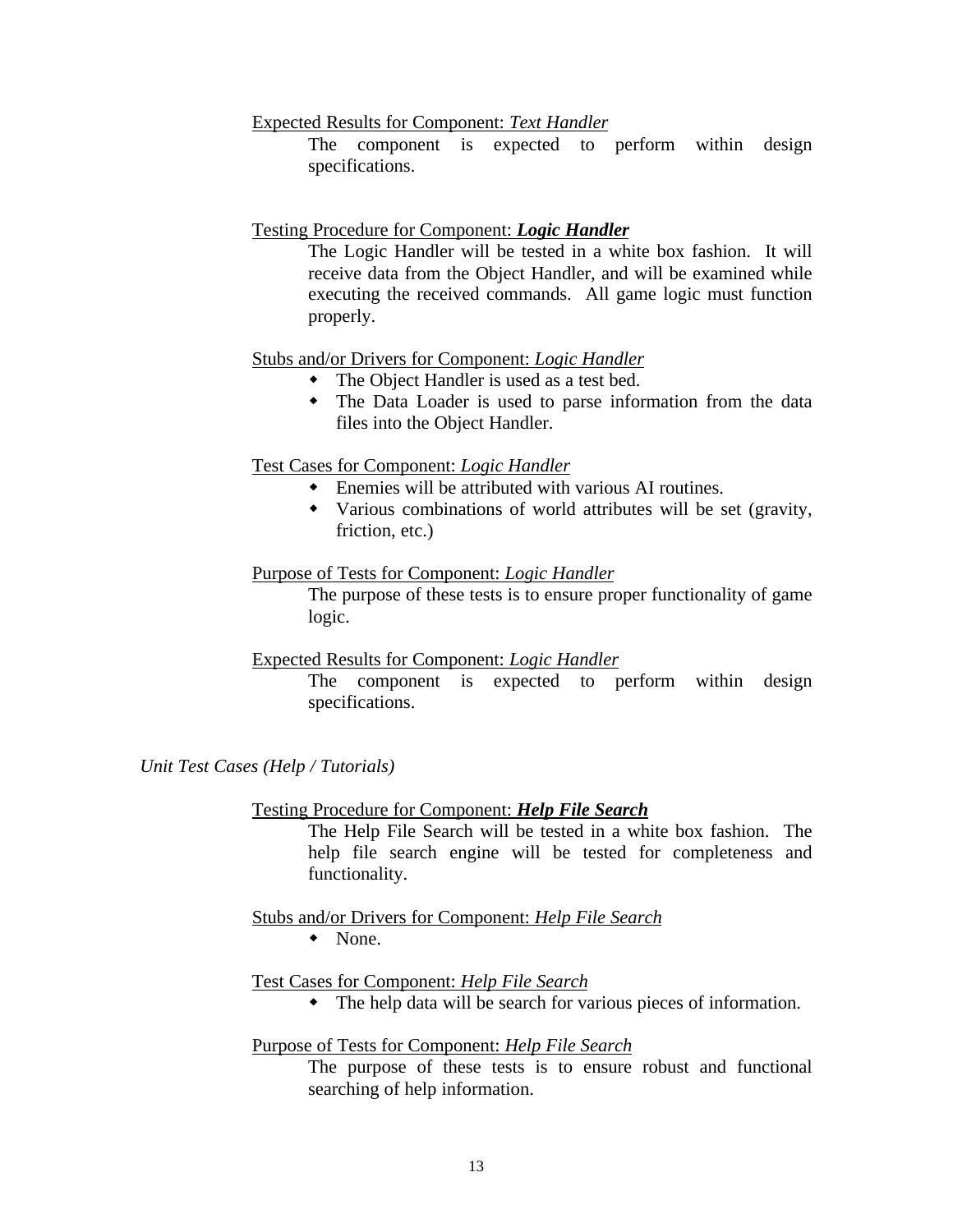Expected Results for Component: *Help File Search*

The component is expected to perform within design specifications.

### Testing Procedure for Component: *Tutorials*

The Tutorials will be tested in a white box fashion. The tutorials will be tested for ease and completeness.

#### Stubs and/or Drivers for Component: *Tutorials*

 $\bullet$  None.

### Test Cases for Component: *Tutorials*

 $\bullet$  The available tutorials will be followed step by step.

#### Purpose of Tests for Component: *Tutorials*

The purpose of these tests is to verify that the tutorials are complete, correct, and easy to use.

#### Expected Results for Component: *Tutorials*

The component is expected to perform within design specifications.

*Unit Test Cases (Software Installation)*

#### Testing Procedure for Component: *Installation and Uninstall*

The software installation process will be tested in a black box fashion. The installation of all files and registry entries will be tested. All files must be removed upon uninstallation of the software.

Stubs and/or Drivers for Component: *Installation and Uninstall*  $\bullet$  None.

Test Cases for Component: *Installation and Uninstall*

- $\bullet$  The software (incomplete) will be installed using Wise InstallMaster 8.0.
- $\bullet$  The software (incomplete) will be uninstalled using Wise InstallMaster 8.0.

### Purpose of Tests for Component: *Installation and Uninstall*

The purpose of these tests is ensure proper installation and removal of all necessary files.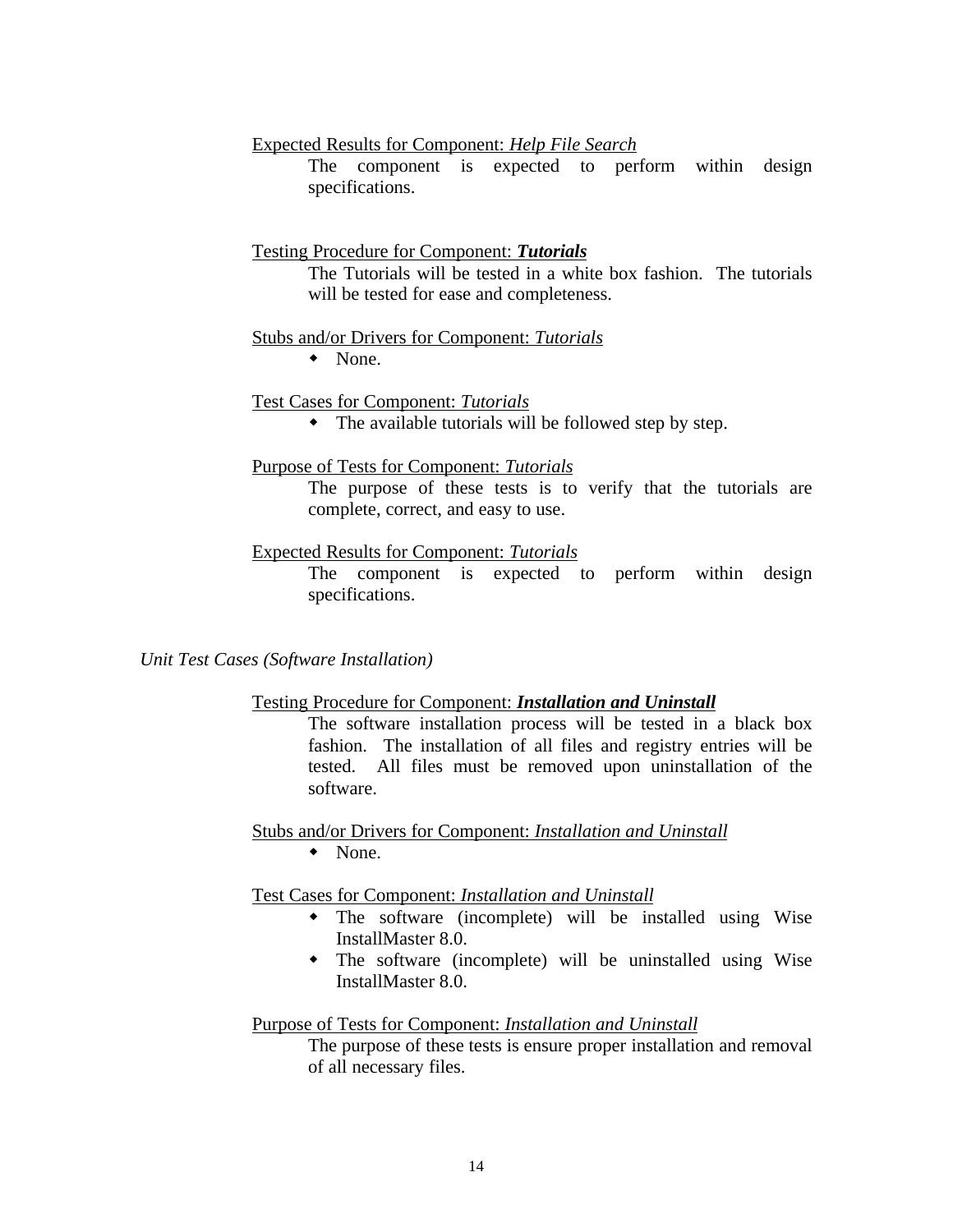### Expected Results for Component: *Installation and Uninstall*

The installation package is expected to perform within design specifications.

### *Integration Testing*

### Testing Procedure for Integration

The system will be integrated incrementally, to control the amount of bugs that need to be fixed at any given time. The engine will be integrated in the following order: draw handling, input handling, sound handling, logic handling.

The system will be tested for errors in a black box fashion, after each component is integrated

### Stubs and Drivers Required

- The Object Handler is used as a test bed.
- The Data Loader is used to parse information from the data files into the Object Handler.

### Test Cases and Their Purpose

• Each component will be attached to the Object Handler in the order specified above.

### Expected Results

The system is expected to integrate without major flaws.

### *Validation Testing*

### Testing Procedure for Validation

The features and functionality in the final system will be crossreferenced with the Software Requirements Specification document to verify that the software demonstrates conformity with the requirements.

### Test Cases and Their Purpose

• Features corresponding to the design requirements will be evaluated.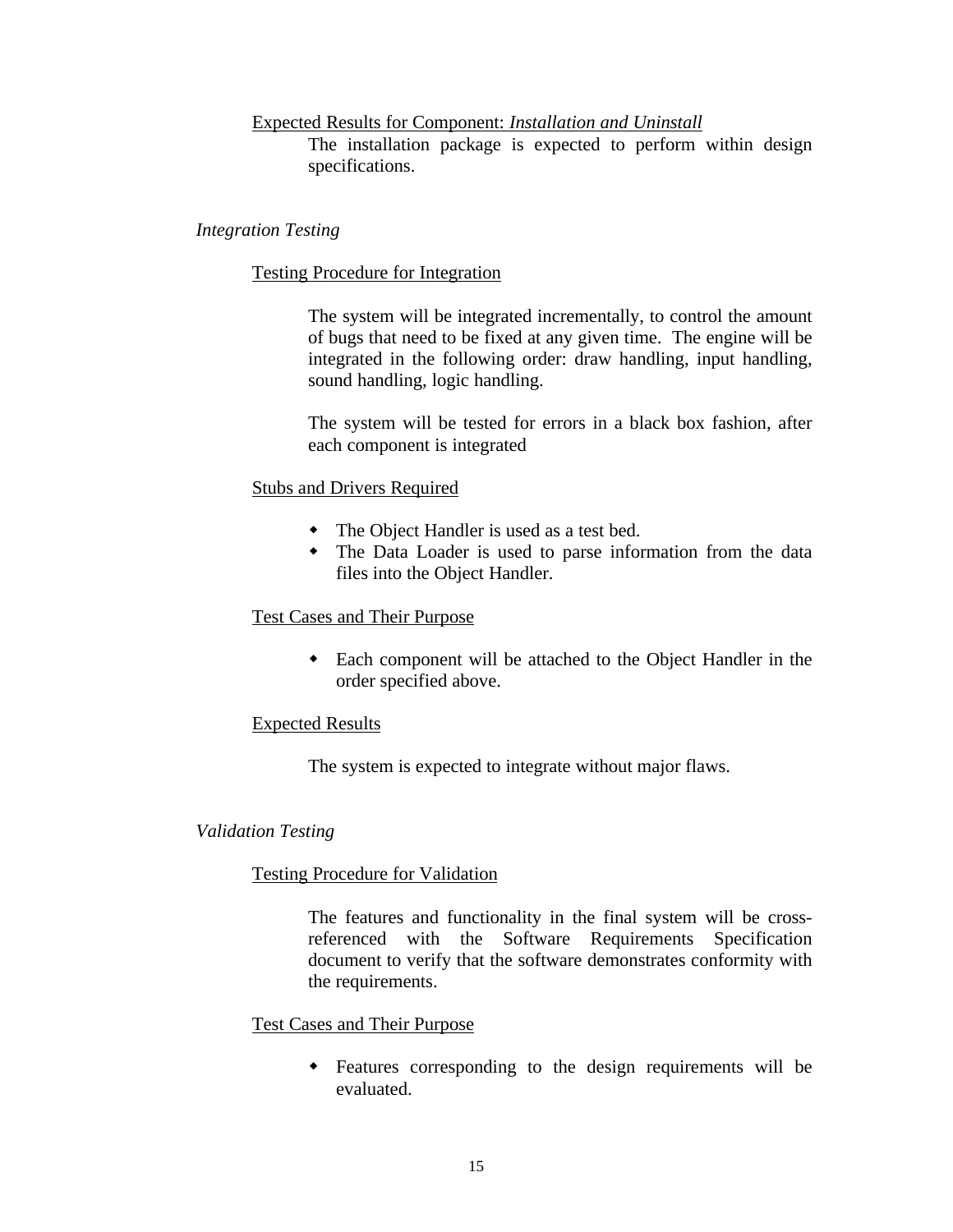### Expected Results

The software will perform within the specifications of the Software Requirements document.

### Pass/Fail Criterion for All Validation Tests

Features corresponding to the design document requirements do not need to coincide verbatim with the requirements. Instead, it is important that they retain the spirit of the requirements.

### *High-Order Testing (System Testing)*

### Recovery Testing

No Recovery testing will occur. While system failures are undesirable, termination of the program in the event of a crash is acceptable.

### Security Testing

No Security testing will occur. There are no security issues with GameForge.

### Stress Testing

The world builder and the engine will be loaded with abnormally high sprite counts (with attributes and sounds) to determine how much GameForge can handle.

### Performance Testing

The engine will be loaded with an increasing number of sprites while the frame rate is monitored using the Frame Rate Counter.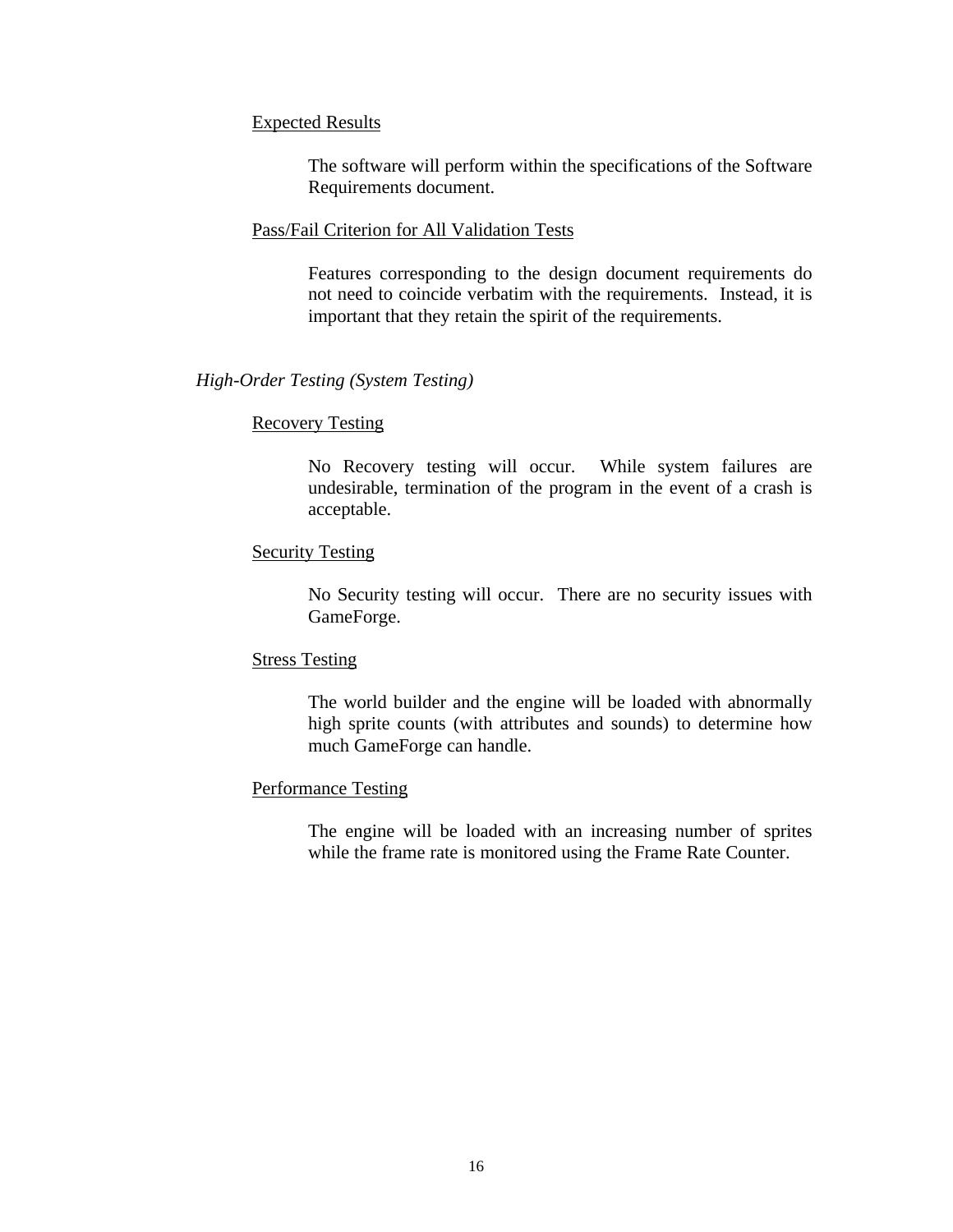### Alpha/Beta Testing

Alpha testing will occur in-house. Members of the test team will attempt to construct a complete, working game using GameForge. Games will be constructed with and without the aid of the tutorials.

Beta testing will be semi-public. Select individuals outside of PA Software will be asked to participate in beta testing GameForge. Individuals will be selected based on their lack of programming knowledge, and their experience with image processing. Testers will be expected to submit bug reports, as well as their opinions concerning performance and interface layout.

### Pass/Fail Criterion for All Validation Tests

Features corresponding to the design document requirements do not need to coincide verbatim with the requirements. Instead, it is important that they retain the spirit of the requirements.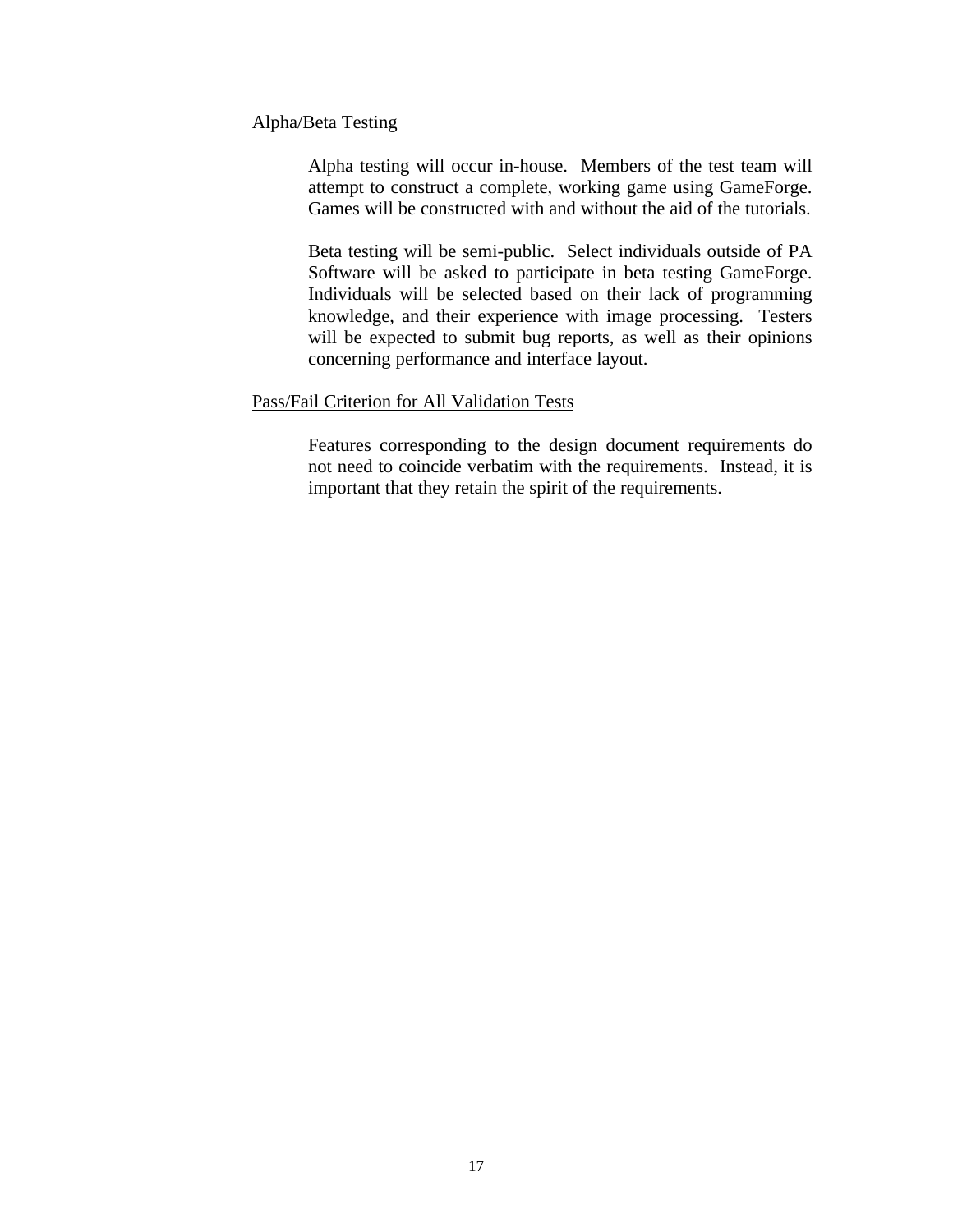## **Testing Resources and Staffing**

### **Testing Resources**

No special resources are required for testing beyond those already needed for development.

### **Test Staff**

Test Team Leader – Jonathan Schmoll Unit Testing Coordinator – Ken Nelson Integration Testing Coordinator – Matthew Forster System Testing Coordinator – Bill Lord Beta Testing Coordinator – Jonathan Schmoll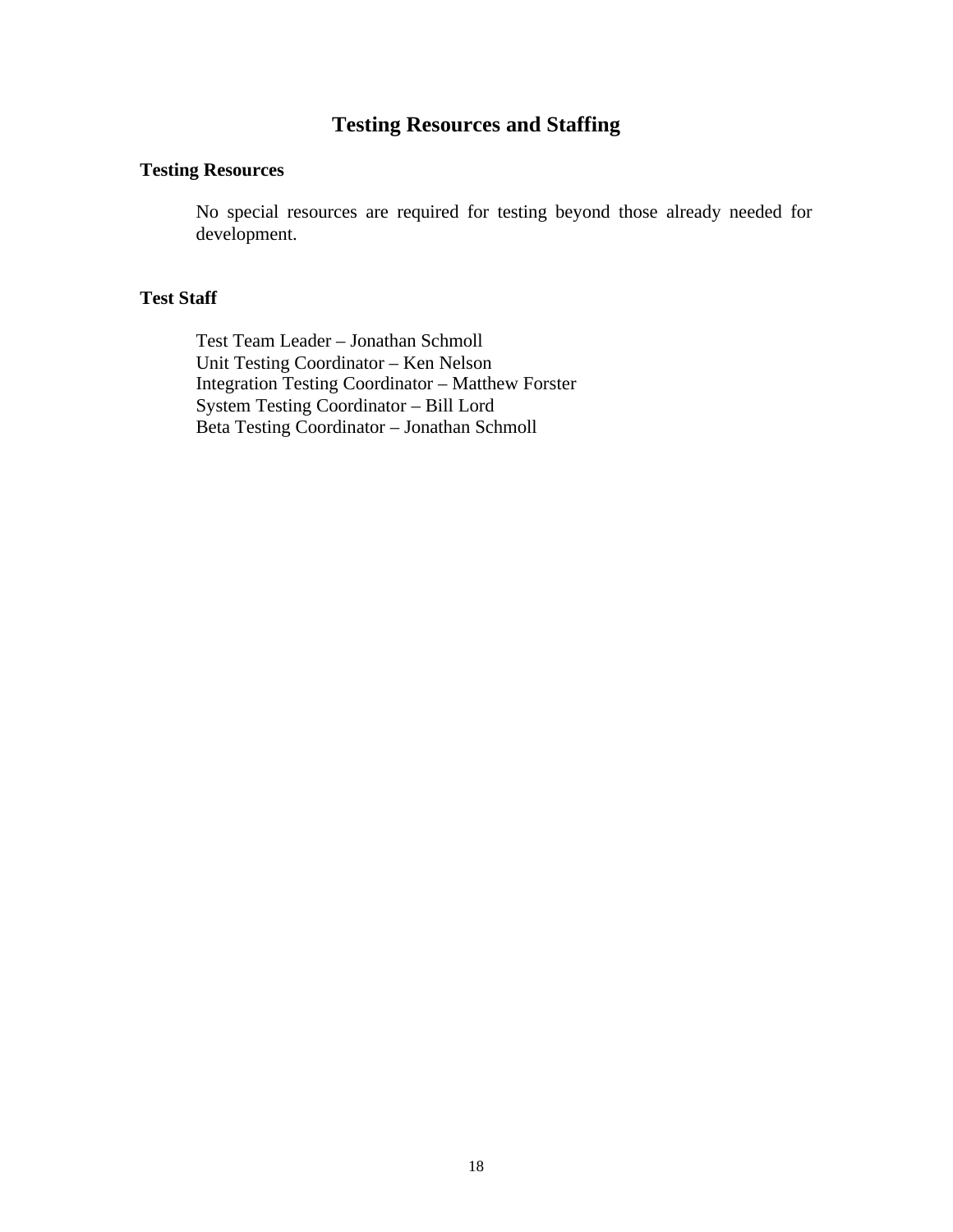## **Test Work Products**

### *Frame Rate Counter*

In order to monitor the number of frames the engine is capable of producing per second, an additional piece of software was developed. The frame rate counter is a valuable tool in determining system performance.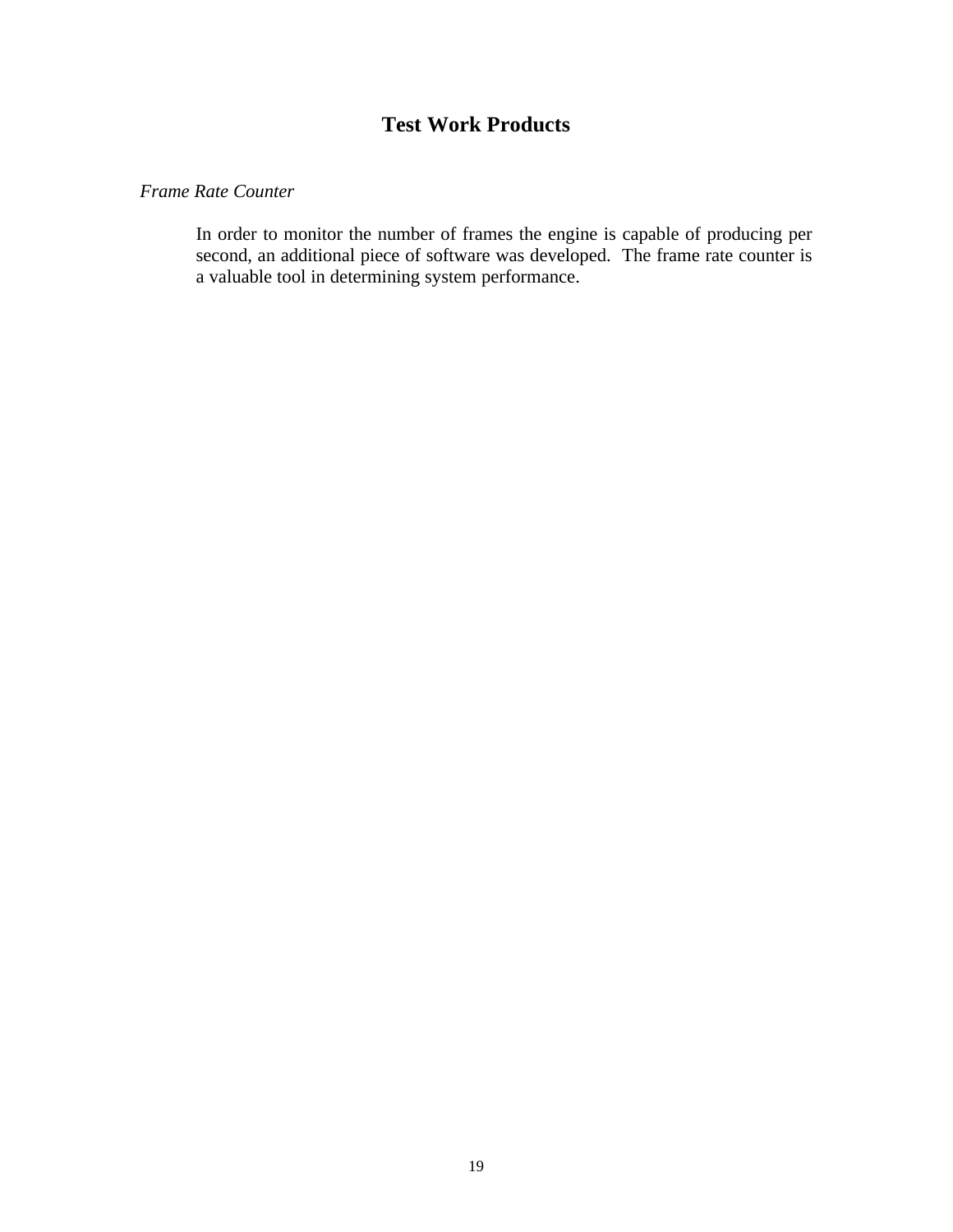## **Test Record Keeping and Test Log**

### **Test Record Keeping**

Microsoft Excel will be used to evaluate immediate test results. After the results have been evaluated, they will be submitted to a Microsoft Access database for storage.

A test log is kept to monitor the tests that have been applied. An error, or 'bug' log is kept to monitor any problems that have arisen during testing. Also, a beta tester report form exists to aid beta testers in organizing their communication with PA Software.

The report format for beta testers is below:

| <b>Beta Tester Report Form</b>                                          |                                                                                                        |  |  |  |  |  |  |  |
|-------------------------------------------------------------------------|--------------------------------------------------------------------------------------------------------|--|--|--|--|--|--|--|
| Name                                                                    |                                                                                                        |  |  |  |  |  |  |  |
| <b>Defect Report</b>                                                    | <b>Enhancement Report</b>                                                                              |  |  |  |  |  |  |  |
| Was the defect found in the interface or the<br>engine?                 | Will the proposed enhancement occur in the<br>interface or the engine?                                 |  |  |  |  |  |  |  |
| Specifically, where in the interface or engine<br>did the defect occur? | Specifically, what module of the interface or<br>engine would you like to see the enhancement<br>made? |  |  |  |  |  |  |  |
| Is the defect reproducible? If so how?                                  | Is the enhancement a cosmetic or a functional<br>enhancement?                                          |  |  |  |  |  |  |  |
| Does the defect crash the system?                                       | Give us the details of your enhancement:                                                               |  |  |  |  |  |  |  |
| <b>Additional Comments:</b>                                             |                                                                                                        |  |  |  |  |  |  |  |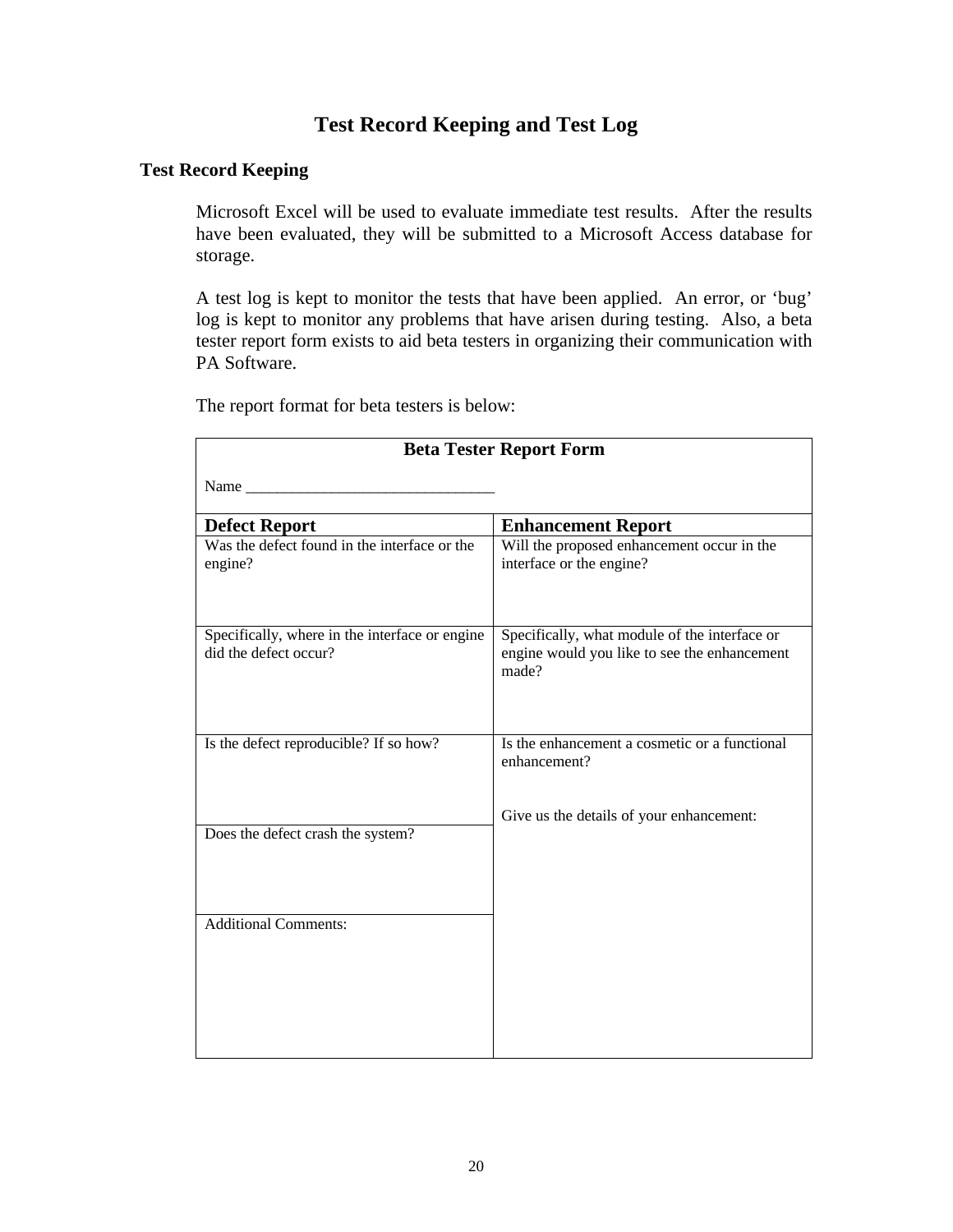# **Test Log**

|  |  |  |  | The following is an example of the test log format: |
|--|--|--|--|-----------------------------------------------------|
|  |  |  |  |                                                     |

| <b>TEST LOG (Unit Testing)</b> |                     |                         |                                      |             |                                                                                                                                                        |  |  |  |  |  |
|--------------------------------|---------------------|-------------------------|--------------------------------------|-------------|--------------------------------------------------------------------------------------------------------------------------------------------------------|--|--|--|--|--|
| <b>Date</b>                    | <b>Test Type</b>    | <b>System</b>           | <b>Module</b>                        | Coordinator | <b>Results</b>                                                                                                                                         |  |  |  |  |  |
| $2 - 11$                       | <b>Unit Testing</b> | World<br><b>Builder</b> | Mini-map                             | Matt        | Mini-map working to specification.                                                                                                                     |  |  |  |  |  |
| $2 - 17$                       | <b>Unit Testing</b> | World<br><b>Builder</b> | Player Death                         | Ken         | Player death working but player bullets<br>kill player.                                                                                                |  |  |  |  |  |
| $2-19$                         | <b>Unit Testing</b> | World<br><b>Builder</b> | <b>TreeView Control</b>              | Matt        | TreeView control loads database<br>information correctly, but needs further<br>error checking.                                                         |  |  |  |  |  |
| $3 - 2$                        | <b>Unit Testing</b> | World<br><b>Builder</b> | TreeView<br>Control/Level<br>Editor  | Matt        | Sprites dragged and dropped to the level<br>editor are not visible, though accurately<br>stored in database.                                           |  |  |  |  |  |
| $3 - 2$                        | <b>Unit Testing</b> | World<br><b>Builder</b> | <b>Layer Selection</b><br><b>Box</b> | Ken/Matt    | Correct layer is identified, but not all<br>sprites from each layer are displayed<br>properly.                                                         |  |  |  |  |  |
| $3 - 2$                        | <b>Unit Testing</b> | World<br><b>Builder</b> | New World<br>Wizard                  | Matt        | Information is correctly placed in<br>database, controls such as text boxes,<br>combo boxes needs better error checking<br>against invalid user input. |  |  |  |  |  |
| $3 - 2$                        | <b>Unit Testing</b> | World<br><b>Builder</b> | New Sprite<br>Wizard                 | Ken/Matt    | Sprite's attributes are correctly input into<br>the database, but need to be checked for<br>invalid combinations.                                      |  |  |  |  |  |
| $3 - 5$                        | <b>Unit Testing</b> | World<br><b>Builder</b> | New Sprite<br>Wizard                 | Bill        | Bitmaps are loaded properly, but<br>animation frames cannot be deleted once<br>added.                                                                  |  |  |  |  |  |
| $3 - 5$                        | <b>Unit Testing</b> | World<br><b>Builder</b> | Sprite Animation<br>Form             | Jon         | Individual frames jump during<br>animation cycle in animation box.                                                                                     |  |  |  |  |  |
| $3 - 7$                        | <b>Unit Testing</b> | World<br><b>Builder</b> | File Exporter                        | Jon         | Data in database is converted into data<br>files correctly.                                                                                            |  |  |  |  |  |
| $3 - 14$                       | <b>Unit Testing</b> | World<br><b>Builder</b> | New World<br>Wizard                  | Bill        | Transparent color is working properly.                                                                                                                 |  |  |  |  |  |
| $3 - 14$                       | <b>Unit Testing</b> | World<br>Builder        | New Level<br>Wizard                  | Matt        | Need error checking for invalid input.                                                                                                                 |  |  |  |  |  |
| $3 - 18$                       | <b>Unit Testing</b> | World<br><b>Builder</b> | New Level<br>Wizard                  | Matt        | Data is entered properly into database.                                                                                                                |  |  |  |  |  |
| $3 - 30$                       | <b>Unit Testing</b> | World<br><b>Builder</b> | New Sprite<br>Wizard                 | Matt        | Sounds are attached to sprites properly.                                                                                                               |  |  |  |  |  |
| $\overline{2-19}$              | <b>Unit Testing</b> | Engine                  | <b>Object Handler</b>                | Ken         | Data pushes through object handler<br>properly. Code needs to be optimized<br>for efficiency.                                                          |  |  |  |  |  |
| $2-19$                         | <b>Unit Testing</b> | Engine                  | Data Loader                          | Ken         | Engine reads data files from World<br>Builder properly. Need END attribute<br>for each sprite.                                                         |  |  |  |  |  |
| $2-19$                         | <b>Unit Testing</b> | Engine                  | Draw Handler                         | Ken         | Draw surfaces are created properly.<br>Unacceptable memory usage. Surfaces<br>must be released thoroughly.                                             |  |  |  |  |  |
| $2 - 21$                       | <b>Unit Testing</b> | Engine                  | Draw Handler                         | Ken         | Draw surfaces swap animations<br>properly.                                                                                                             |  |  |  |  |  |
| $2 - 23$                       | <b>Unit Testing</b> | Engine                  | Sound Handler                        | Jon         | Sounds of different formats are not<br>playing properly. Increase functionality                                                                        |  |  |  |  |  |